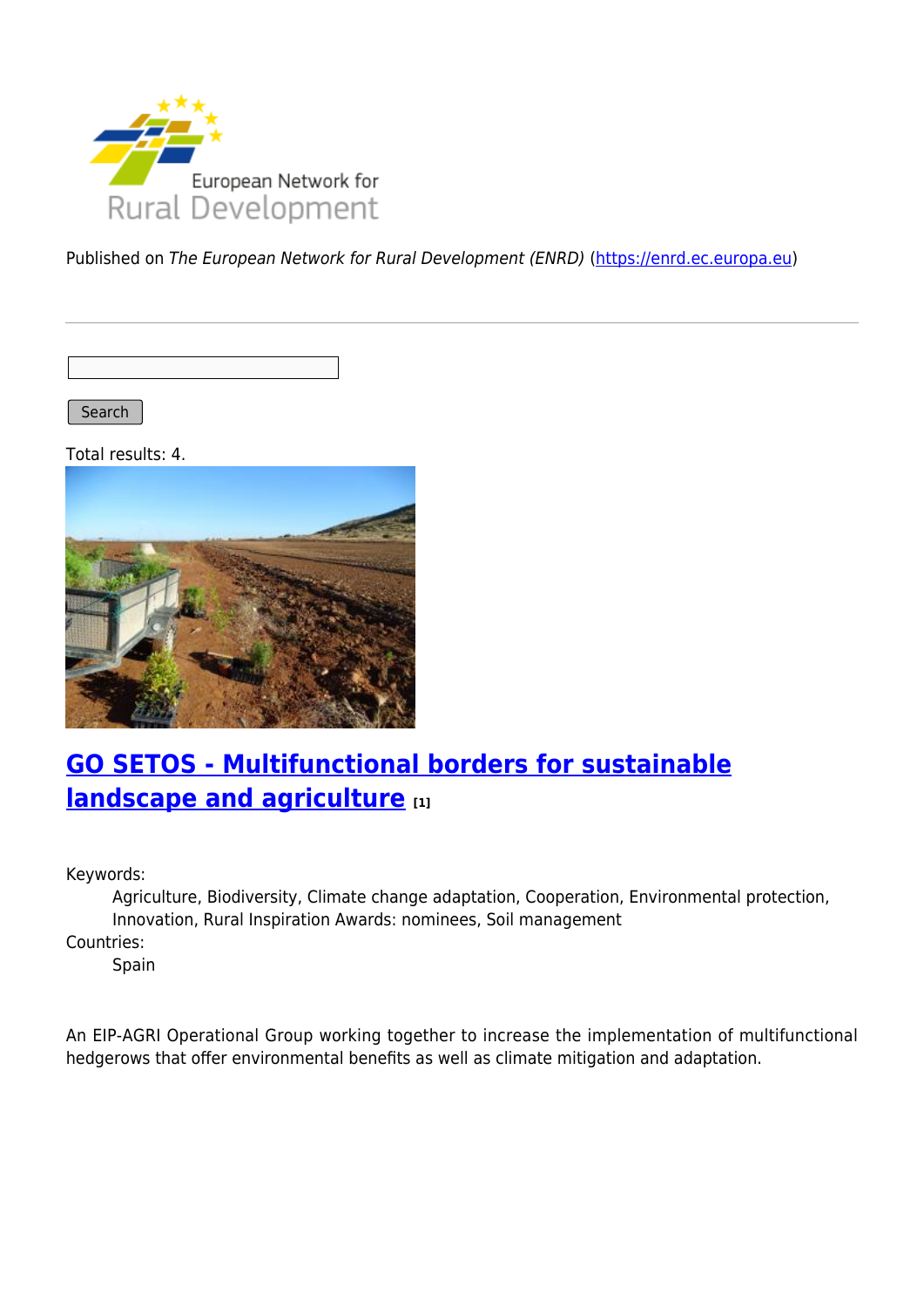

### **[Support to civil society organisations for the preservation](https://enrd.ec.europa.eu/projects-practice/support-civil-society-organisations-preservation-and-promotion-biodiversity_en) [and promotion of biodiversity](https://enrd.ec.europa.eu/projects-practice/support-civil-society-organisations-preservation-and-promotion-biodiversity_en) [2]**

Keywords:

Advisory services, Biodiversity, Cooperation, Environmental protection, Nature conservation, Protected areas

Countries:

France

Organising a series of awareness raising and capacity building activities for environmental NGOs in Mayotte.



### **[La Tournerie - 11 young agronomists starting up together in](https://enrd.ec.europa.eu/projects-practice/la-tournerie-11-young-agronomists-starting-together-agriculture_en) [agriculture](https://enrd.ec.europa.eu/projects-practice/la-tournerie-11-young-agronomists-starting-together-agriculture_en) [3]**

Keywords:

Agriculture, Animal husbandry, Competitiveness, Job creation, Organic farming, Young farmers Countries:

France

A group of young agronomists combined RDP support with innovative financial solutions like crowdfunding to develop a self-sufficient farm growing local, quality organic products.